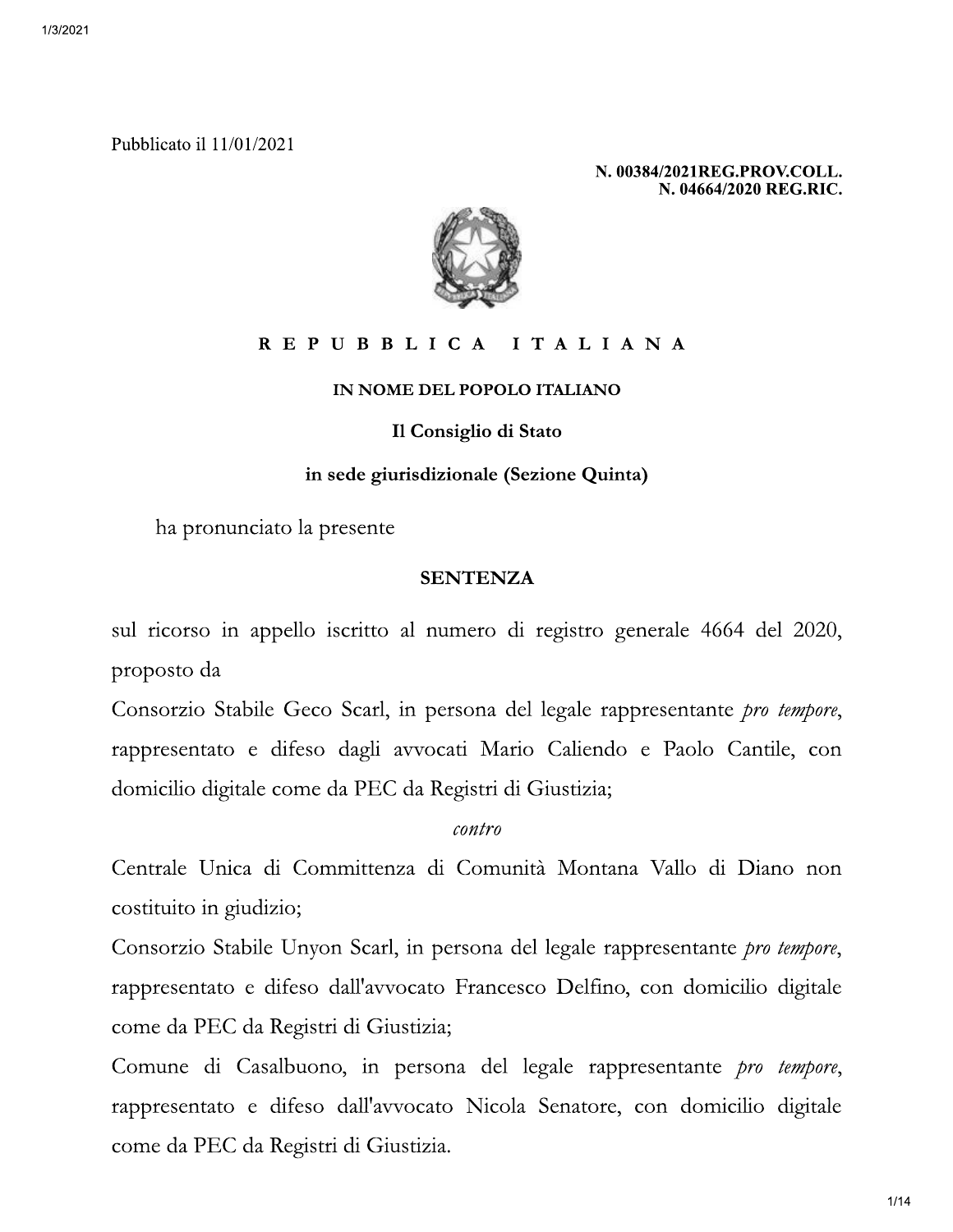## nei confronti

Unyon Consorzio Stabile Scarl non costituito in giudizio.

per la riforma della sentenza breve del Tribunale amministrativo regionale per la Campania sezione staccata di Salerno (Sezione Prima) n. 00508/2020, resa tra le

## parti.

Visti il ricorso in appello e i relativi allegati;

Visti gli atti di costituzione in giudizio del Consorzio Stabile Unyon Scarl e del Comune di Casalbuono;

Visti tutti gli atti della causa;

Relatore nell'udienza pubblica del giorno 15 dicembre 2020 il Cons. Giuseppina Luciana Barreca e uditi per le parti, in collegamento da remoto, gli avvocati Nicola Senatore e Mario Caliendo, per sé e anche per Paolo Cantile;

Ritenuto e considerato in fatto e diritto quanto segue.

## FATTO e DIRITTO

1. Con la sentenza indicata in epigrafe il Tribunale amministrativo regionale della Campania, sezione staccata di Salerno - decidendo in merito alla procedura aperta indetta dalla Centrale Unica di Committenza di Comunità Montana Vallo di Diano per conto del Comune di Casalbuono per l'affidamento dei lavori di "riqualificazione del patrimonio architettonico del borgo rurale del Comune di Casalbuono  $(SA)$ " - ha accolto sia il ricorso principale che il ricorso incidentale proposti dal Consorzio stabile GECO s.c. a r.l. nei confronti delle dette amministrazioni e del controinteressato Consorzio stabile UNYON s.c. a r.l., per l'annullamento dell'aggiudicazione della gara a quest'ultimo (ricorso principale), nonché dal Consorzio stabile UNYON nei confronti delle amministrazioni e del Consorzio stabile GECO, per la mancata esclusione dalla gara del ricorrente principale (ricorso incidentale).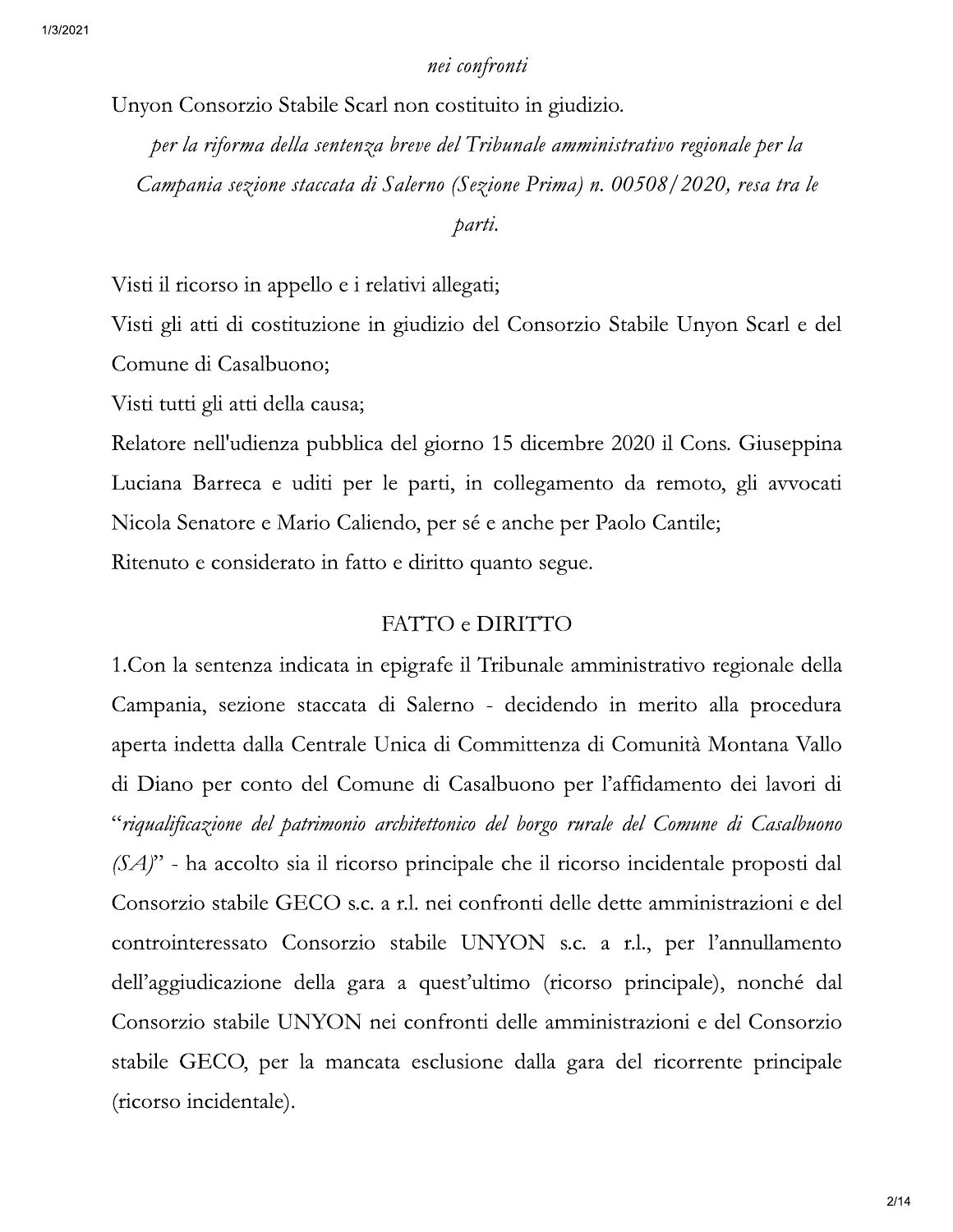1/3/2021

1.1. Il Tribunale amministrativo regionale ha accolto il secondo motivo del ricorso principale (ritenuto assorbente dei motivi restanti) perché, constatato che l'impresa consorziata, indicata come co-esecutrice dei lavori, era priva della qualificazione professionale per l'esecuzione dei lavori, posseduta invece dal consorzio, ha ritenuto (aderendo all'indirizzo espresso da questo Consiglio di Stato, V, 26 ottobre 2018, n. 6114) che il principio del c.d. cumulo alla rinfusa nei consorzi stabili non potesse essere applicato per le qualificazioni nelle gare, come la presente, per lavori relativi ai beni culturali. Per queste ultime ha ritenuto applicabile la disposizione, in sentenza qualificata "derogatoria", dell'art. 146, comma 2, del d.lgs. n. 50 del 2016, letta congiuntamente ai commi 1 e 3, nonché in riferimento agli artt. 9 bis e 29 del codice dei beni culturali di cui al d.lgs. 22 gennaio 2004, n. 42.

1.2. Col ricorso incidentale il Consorzio stabile UNYON aveva, a sua volta, lamentato che il Consorzio ricorrente principale avrebbe dovuto essere escluso dalla gara per violazione dell'art. 15 del disciplinare, nonché degli artt. 47 e 83, comma 9, del d.lgs. n. 50 del 2016, perché, sebbene nel modulo di partecipazione il Consorzio stabile GECO non avesse indicato alcun consorziato, così manifestando la volontà di eseguire in proprio le lavorazioni oggetto di appalto, aveva poi indicato nell'offerta tecnica ed economica come esecutrice la consorziata Intervie s.r.l.; quest'ultima, inoltre, pur avendo sottoscritto l'offerta, non aveva reso alcuna delle dichiarazioni richieste dall'art. 80 del Codice di contratti *pubblici* ed era priva di attestazione SOA per i lavori oggetto di appalto.

1.2.1. Il Tribunale amministrativo regionale - considerata provata, o comunque non specificamente contestata, la circostanza allegata dal ricorrente incidentale secondo cui il Consorzio stabile GECO non aveva indicato alcun consorziato come esecutore ed aveva quindi manifestato la volontà di eseguire direttamente in proprio le lavorazioni oggetto di appalto (anche nella memoria depositata in giudizio) – ha dato atto che  $\leq$ sia l'offerta tecnica (doc. 3 prodotto con il ricorso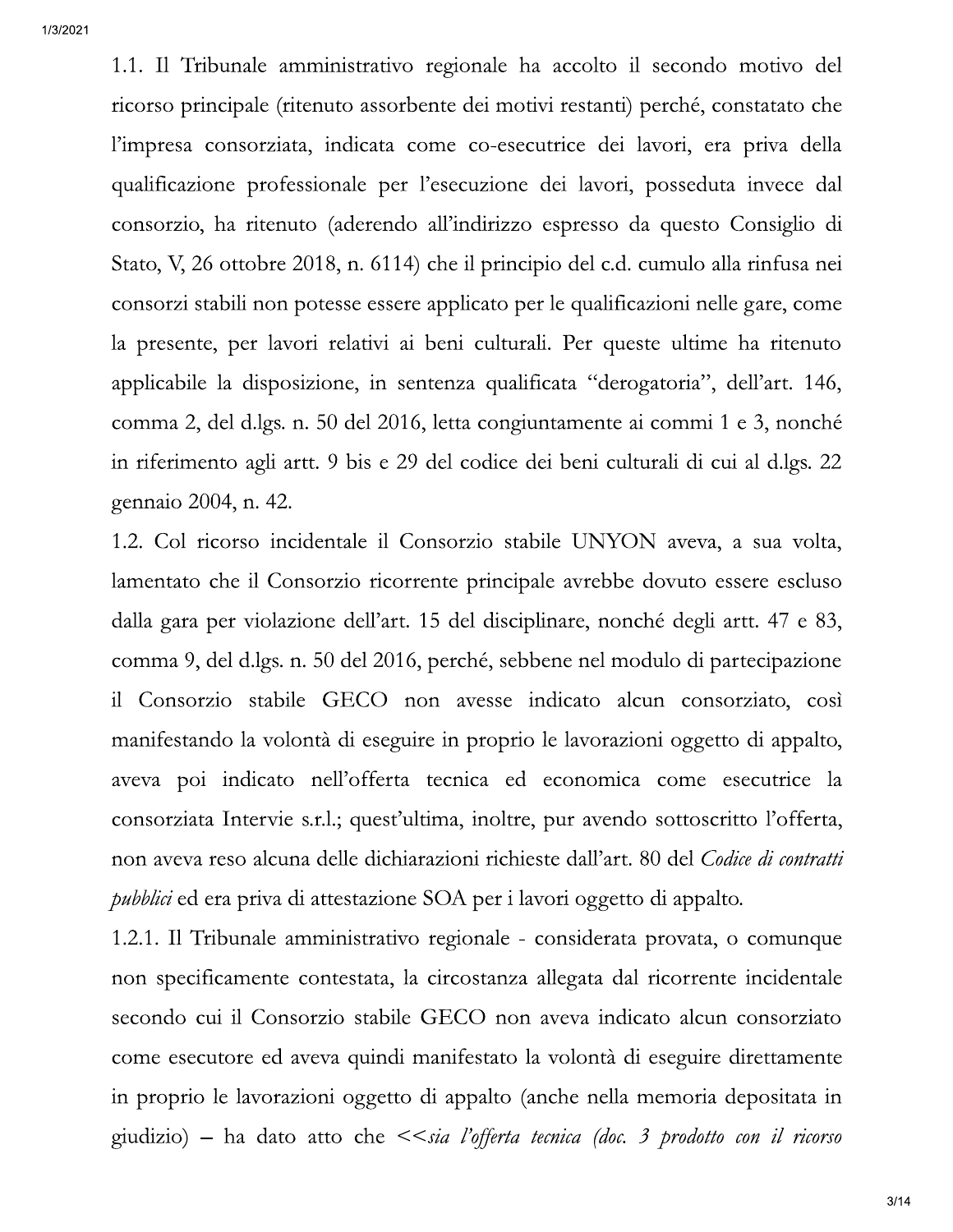incidentale), sia l'offerta economica (doc.4 prodotto con il ricorso incidentale), sia l'offerta tempo (doc. 5 del ricorso incidentale) riportano la sottoscrizione della società Intervie, quale "impresa consorziata indicata quale esecutrice">>; perciò ha concluso che sussisteva il vizio lamentato dal ricorrente incidentale. Ha inoltre rilevato che il Consorzio stabile GECO non aveva allegato e provato elementi atti a contrastare l'altro motivo del ricorso incidentale secondo cui la Intervie, pur avendo sottoscritto l'offerta tecnica ed economica, non aveva reso nessuna delle dichiarazioni richieste dall'art. 80 del Codice dei contratti pubblici ed era priva di attestazione SOA per i lavori oggetto di appalto.

1.3. In conseguenza dell'accoglimento del ricorso principale e di quello incidentale, le spese processuali sono state compensate per soccombenza reciproca.

2. Il Consorzio stabile GECO s.c. a r.l. (d'ora innanzi "GECO") ha avanzato appello proponendo un solo motivo di gravame avverso l'accoglimento del ricorso incidentale e riproponendo il primo e il terzo motivo del ricorso principale, assorbiti in primo grado.

2.1. Il Consorzio stabile UNYON s.c. a r.l. si è costituito per resistere al gravame, con memoria di costituzione di mera forma.

2.2. Dopo la trattazione e il rigetto, con ordinanza cautelare n. 4051 del 10 luglio 2020, dell'istanza avanzata dall'appellante per la sospensione dell'esecutività della sentenza di primo grado, si è costituito il Comune di Casalbuono.

2.2.1. Con la memoria di costituzione, depositata il 2 settembre 2020, il Comune, senza argomentare in merito ai motivi di appello, ne ha chiesto il rigetto ed ha soprattutto insistito per la fissazione dell'udienza di discussione del merito, evidenziando che, con apposita nota, la Regione Campania aveva "rappresentato" l'esigenza di accelerare i tempi di chiusura del procedimento ad evidenza pubblica e ciò per scongiurare il serio e molto probabile pericolo della perdita definitiva delle provvidenze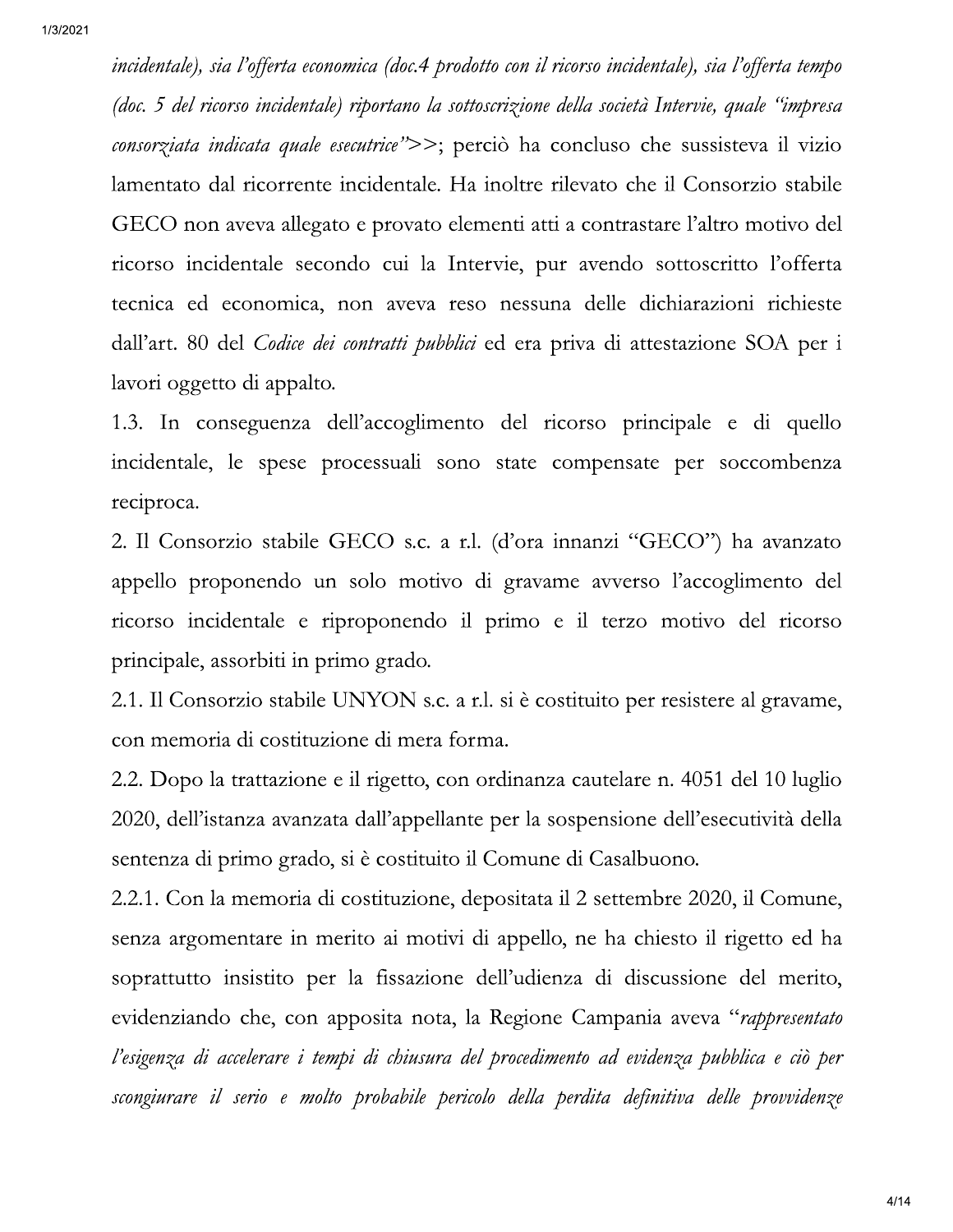economiche che la stessa regione ha reso disponibile per la realizzazione dell'opera per la quale si controverte.".

2.3. Fissata l'udienza del 15 dicembre 2020, la causa è stata discussa con collegamento da remoto ed assegnata a sentenza.

3. Preliminarmente va dato atto che il Consorzio stabile UNYON non ha proposto appello avverso il capo di sentenza col quale è stato accolto il ricorso principale del Consorzio stabile GECO e, per l'effetto, è stata annullata l'aggiudicazione. Su questa statuizione si è quindi formato il giudicato.

3.1. Alla definitiva caducazione del provvedimento di aggiudicazione della procedura in favore del Consorzio stabile UNYON, in forza di detto giudicato, consegue la carenza di interesse dell'appellante Consorzio stabile GECO alla riproposizione dei motivi del ricorso principale, assorbiti in primo grado, essendo divenuto definitivo anche il relativo assorbimento.

4. Va perciò esaminato l'unico motivo di gravame proposto avverso l'accoglimento del ricorso incidentale, col quale era stato chiesto l'annullamento degli atti di gara, nella parte in cui non hanno disposto l'immediata esclusione del Consorzio stabile GECO.

Con tale motivo d'appello (Error in indicando - error in procedendo - difetto di motivazione della sentenza – violazione e falsa applicazione del codice degli appalti – violazione e falsa applicazione della legge 241 del 1990), l'appellante ribadisce che, come acclarato dal Tribunale amministrativo regionale, il GECO non ha indicato un esecutore privo di qualificazione per lavori OG2, ma avrebbe "chiaramente" ed inequivocabilmente" evidenziato di voler eseguire i lavori in proprio, come consentito sia dallo statuto e dalla tipologia di consorzio che dalla lex specialis di gara.

Dato ciò, il Consorzio appellante sostiene che: nessun rilievo potrebbe essere dato alla "sottoscrizione" cartacea dell'offerta tecnica, economica e temporale da parte di Intervie; la circostanza non dimostrerebbe che questa sia stata designata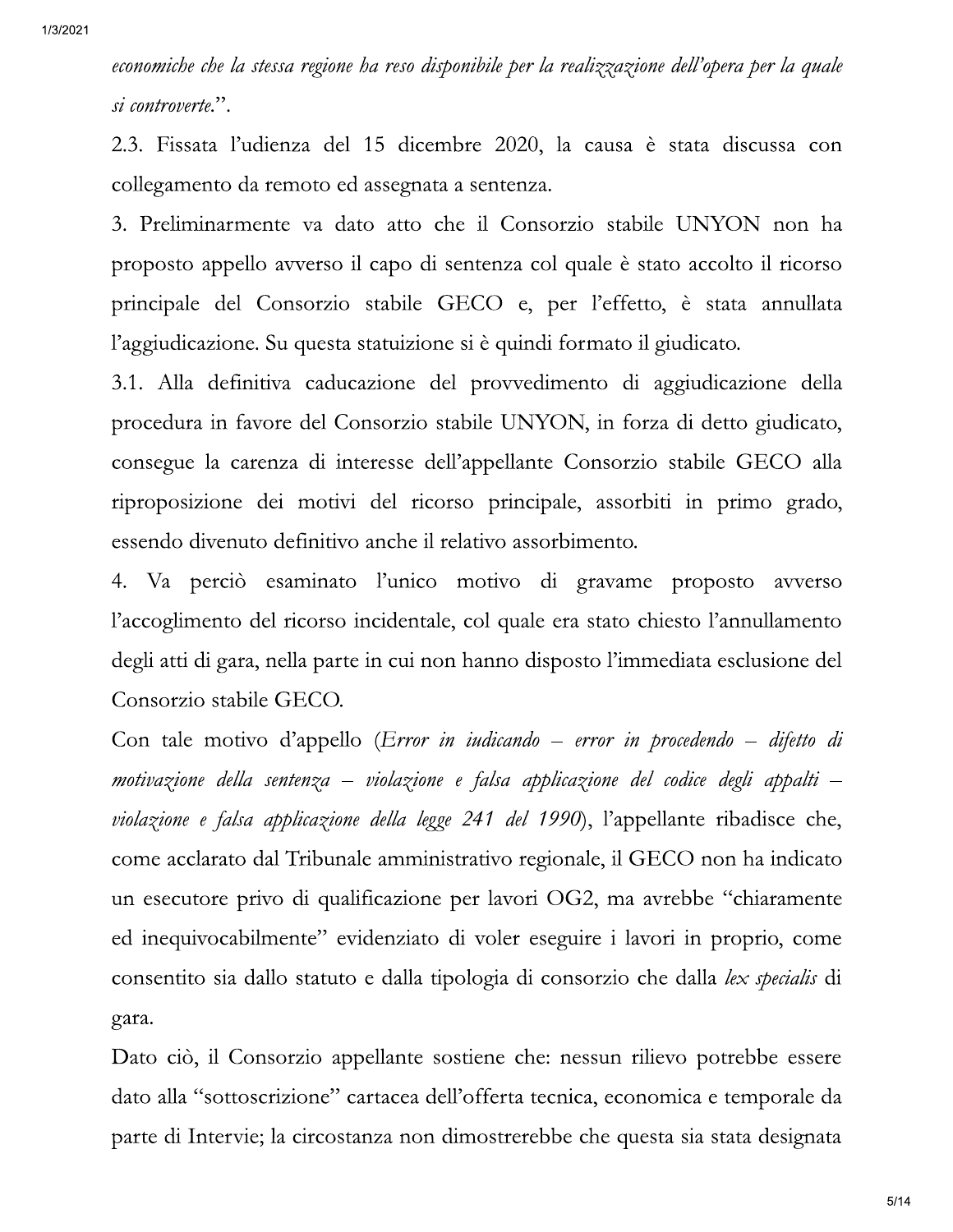come esecutrice né potrebbe determinare incertezza sulla provenienza dell'offerta; si tratterebbe di un logo della Intervie "aggiunto sugli elaborati dell'offerta tecnica, economica e tempo"; lo stesso logo, che riporterebbe solo la denominazione della società, è apposto in modo identico su tutti i fogli della relazione tecnica e, come detto, dell'offerta, ed il fatto che vi è aggiunta la dicitura "consorziato designato" non ingenererebbe comunque dubbi sulla provenienza dell'offerta, perché nella documentazione amministrativa GECO aveva indicato sé stesso come esecutore.

A riscontro di quanto così sostenuto, l'appellante evidenzia che la firma dell'offerta tecnica, economica e temporale doveva avvenire solo in forma telematica e non in forma cartacea, come espressamente previsto dagli artt. 13, 16 e 17 del disciplinare di gara, e che, non avendo Intervie sottoscritto l'offerta telematicamente, la sottoscrizione cartacea si dovrebbe considerare "inesistente" o "non apposta", comunque *inutiliter data* od, a tutto concedere, una "firma in più" che impegnerebbe un soggetto diverso ma non determinerebbe l'invalidità dell'offerta presentata dal Consorzio GECO.

4.1. Quest'ultimo, infine, osserva, in riferimento al secondo motivo del ricorso incidentale, che, poiché la Intervie non è stata designata dal Consorzio come esecutrice né si sarebbe occupata dell'esecuzione dei lavori per conto del Consorzio, non avrebbe dovuto rendere alcuna dichiarazione né dimostrare di possedere i requisiti di qualificazione necessari all'esecuzione dei lavori; tanto è vero che nel plico contenente la documentazione amministrativa non sono stati inseriti documenti riguardanti Intervie.

4.2. In conclusione, ad avviso dell'appellante, la provenienza dell'offerta sarebbe certa ed inequivocabile e la Intervie, non essendo stata designata esecutrice dei lavori, non aveva l'obbligo di rilasciare alcuna dichiarazione.

5. Il motivo è infondato.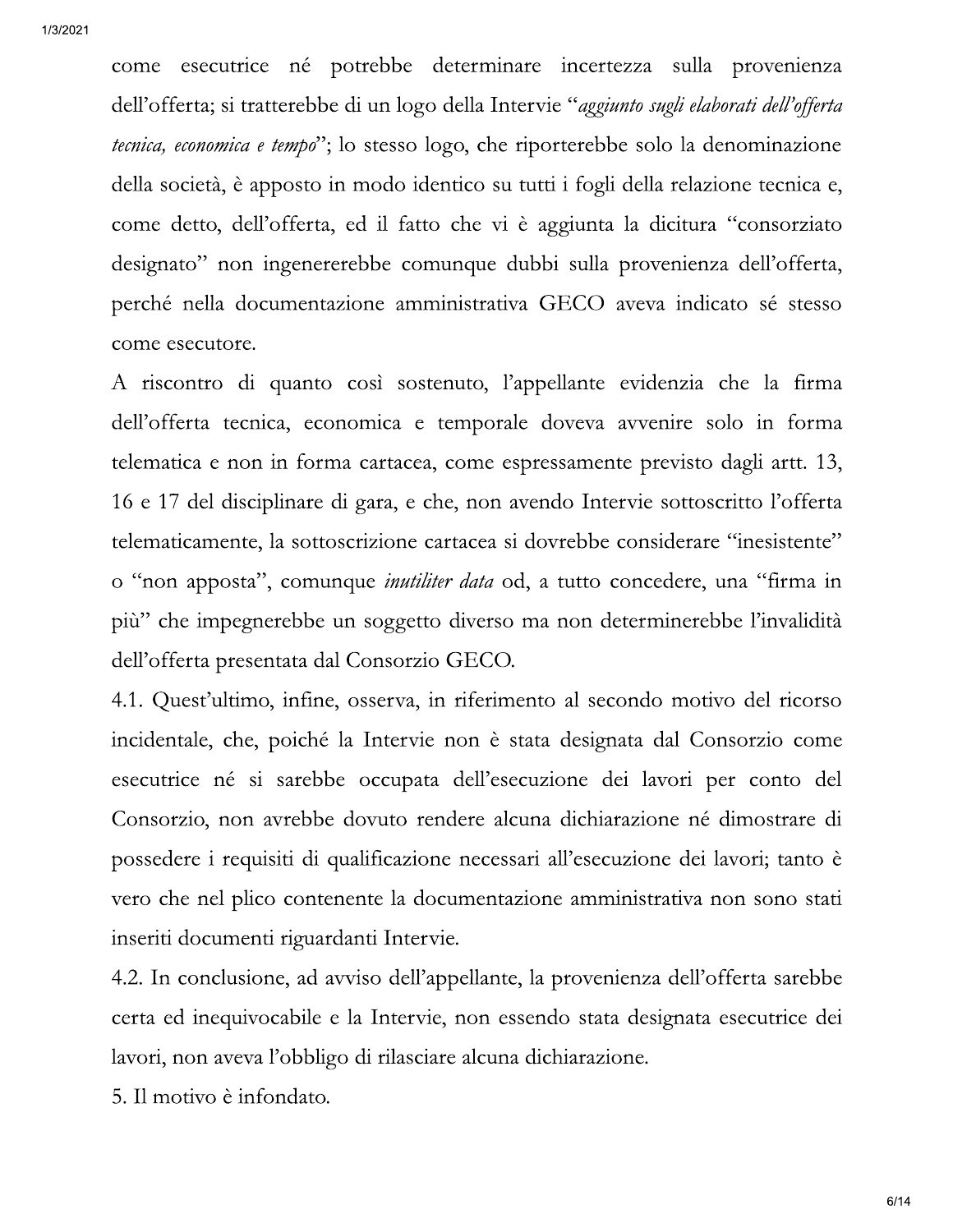In punto di fatto è importante evidenziare che in calce a tutte e tre le offerte, tecnica, economica e cronoprogramma, presentate dal Consorzio, vi è effettivamente una stampigliatura del logo della consorziata Intervie, ma, contrariamente a quanto assume l'appellante, corredata da una firma: sebbene non sia chiaro dagli atti se si tratti di firma autografa (o se faccia parte della stampigliatura), la circostanza non è, in sé, rilevante, atteso che risulta aggiunta al logo della Intervie a significare la sottoscrizione del legale rappresentante.

Inoltre - come riconosciuto peraltro dall'appellante – il logo e la firma sono sempre preceduti dalla menzione <<L'impresa consorziata indicata quale esecutrice>>. Ancora, va evidenziato che tutti i fogli sui quali sono redatte le offerte contengono nel margine inferiore l'indicazione del Consorzio in qualità di "concorrente", nonché della società Intervie s.r.l. (con indicazione della sede legale, del numero di iscrizione alla Camera di commercio e della partita i.v.a., oltre che dell'indirizzo pec), in qualità di "Impresa consorziata indicata quale esecutrice". I dati sia del Consorzio che della Intervie sono inoltre riportati sul margine superiore di tutti i fogli, nel riquadro posto a fianco di quello che contiene il riferimento alla gara ("Riqualificazione del patrimonio architettonico del borgo rurale del comune di Casalbuono  $(SA)$ ").

5.1. A fronte di tale modalità di redazione delle offerte sta la documentazione amministrativa, nella quale il Consorzio GECO non ha designato alcuna consorziata quale esecutrice dei lavori.

Rileva in proposito la previsione del punto 15.1 del disciplinare di gara, per il quale "nel caso di consorzio di cooperative e imprese artigiane o di consorzio stabile di cui all'art. 45, co.2 lett. b) e c) del Codice, il Consorzio indica il consorziato per il quale concorre alla gara; qualora il consorzio non indichi per quale consorziato concorre, si intende che lo stesso partecipa in nome e per conto proprio".

La disposizione del disciplinare è, a sua volta, precipitato dell'art. 47, comma 2, del Codice dei contratti pubblici, secondo cui i consorzi stabili eseguono le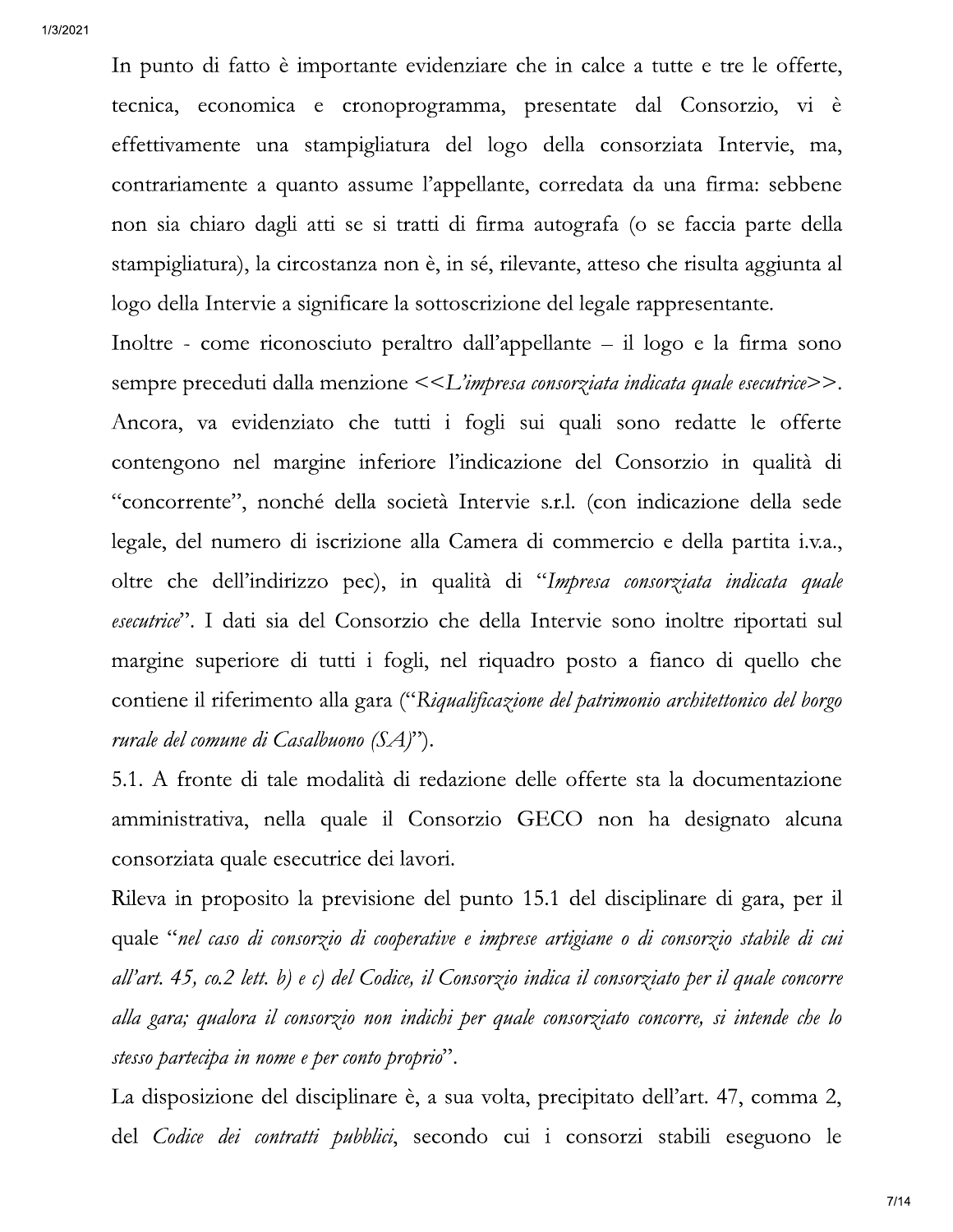prestazioni o con la propria struttura o tramite i consorziati indicati in sede di gara.

Il modulo di partecipazione alla gara *de qua* precisava che "*ai sensi di quanto disposto* dall'art. 48, co.7, il Consorzio è tenuto a dichiarare per quali consorziati concorre (in tal caso indicare denominazione e sede legale di ciascun consorziato per il quale il consorzio concorre)."

Poiché nel modulo di partecipazione il Consorzio GECO non ha indicato alcun consorziato, è corretto concludere che abbia manifestato la volontà di eseguire direttamente in proprio le lavorazioni oggetto di appalto.

5.2. Tuttavia, siffatta conclusione conduce a conseguenze diametralmente opposte a quelle sostenute dall'appellante.

Infatti, come rilevato col ricorso incidentale in primo grado, si verte in un'ipotesi di evidente contrasto tra quanto dichiarato dal Consorzio nel modulo di partecipazione e quanto risultante dal contenuto e dalla sottoscrizione delle offerte, tecnica, economica e temporale.

Tale contrasto determina una situazione di incertezza, o meglio di ambiguità dell'offerta, che non attiene alla sua provenienza.

Non vi è dubbio infatti che l'offerta provenga dal Consorzio GECO, dal momento che questi l'ha sottoscritta telematicamente, per il tramite del proprio rappresentante, come previsto dai citati articoli del disciplinare. La circostanza è però irrilevante ai fini della decisione e non meritano apprezzamento gli argomenti dell'appellante che su di essa si fondano. L'operatore economico che ha partecipato alla gara è, infatti, il Consorzio GECO, il quale perciò, ai sensi dell'art. 45, comma 2, lett. c), ha assunto la qualità di *concorrente*. Tale qualità gli imponeva di sottoscrivere l'offerta, in conformità alla legge di gara, e tale qualità il Consorzio ha speso nell'offerta della cui validità qui si controverte.

Chiara essendo la provenienza, l'ambiguità di questa attiene piuttosto all'individuazione del soggetto designato per l'esecuzione dei lavori, cui il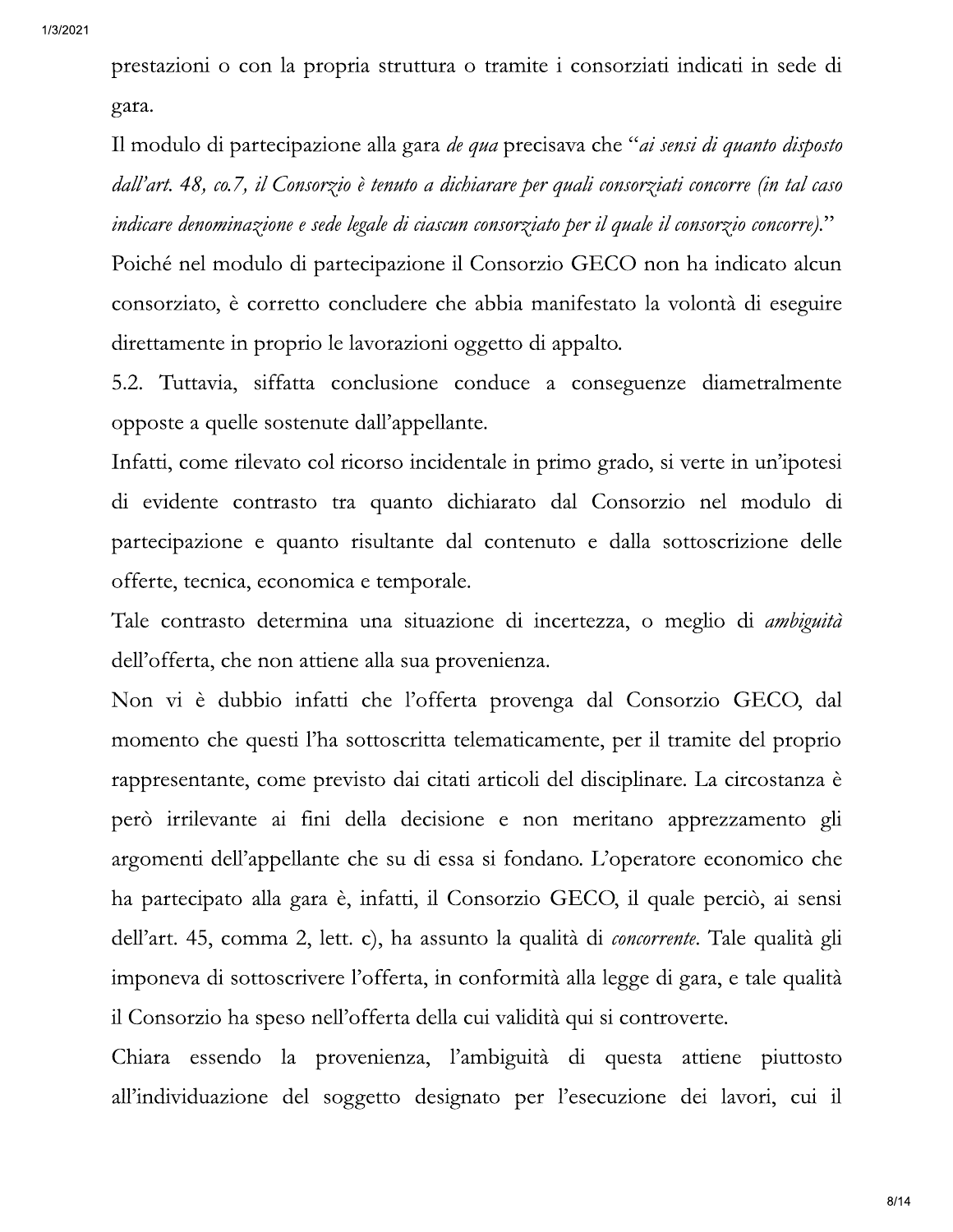Consorzio era tenuto, ai sensi delle richiamate disposizioni del disciplinare di gara e dell'art. 47, comma 2, del Codice dei contratti pubblici.

L'ambiguità attiene perciò ad un elemento essenziale della documentazione di gara.

5.3. Sebbene non siano in contestazione né gli aspetti tecnici né quelli economici dell'offerta, si tratta comunque di interpretarne il contenuto, alla stregua del principio generale, vigente nella materia degli appalti pubblici, dell'immodificabilità dell'offerta (che è regola posta a tutela della imparzialità e della trasparenza dell'agire della stazione appaltante), nonché, in applicazione di tale principio, alla stregua dell'orientamento consolidato di questo Consiglio, secondo cui nelle gare pubbliche è ammissibile un'attività interpretativa della volontà dell'impresa partecipante alla gara da parte della stazione appaltante, al fine di superare eventuali ambiguità nella formulazione dell'offerta, purché si giunga ad esiti *certi* circa la portata dell' impegno negoziale con essi assunti; evidenziandosi, altresì, che le offerte, intese come atto negoziale, sono suscettibili di essere interpretate in modo tale da ricercare l'effettiva volontà del dichiarante (nel solco tracciato dalla disciplina di interpretazione del contratto di diritto civile, di cui agli artt. 1362 ss. c.c.), senza peraltro attingere a fonti di conoscenza estranee all'offerta medesima né a dichiarazioni integrative o rettificative dell'offerente (così Cons. Stato, IV, 6 maggio 2016 n. 1827; id., V, 11 gennaio 2018, n. 113; id., V, 5 maggio 2020, n. 2851), di modo che non sono suscettibili di sanatoria, nemmeno col soccorso istruttorio, le offerte incomplete, ambigue o caratterizzate da incertezza assoluta.

5.4. Nel caso di specie, l'elemento che è rimasto incerto a causa dell'ambiguità sopra segnalata attiene alla designazione dell'esecutore materiale dei lavori.

La corretta individuazione di quest'ultimo s'impone sia per la finalità di verifica dei requisiti di cui allo stesso art. 47, comma 1 ("I requisiti di idoneità tecnica e finanziaria per l'ammissione alle procedure di affidamento dei soggetti di cui all'articolo 45,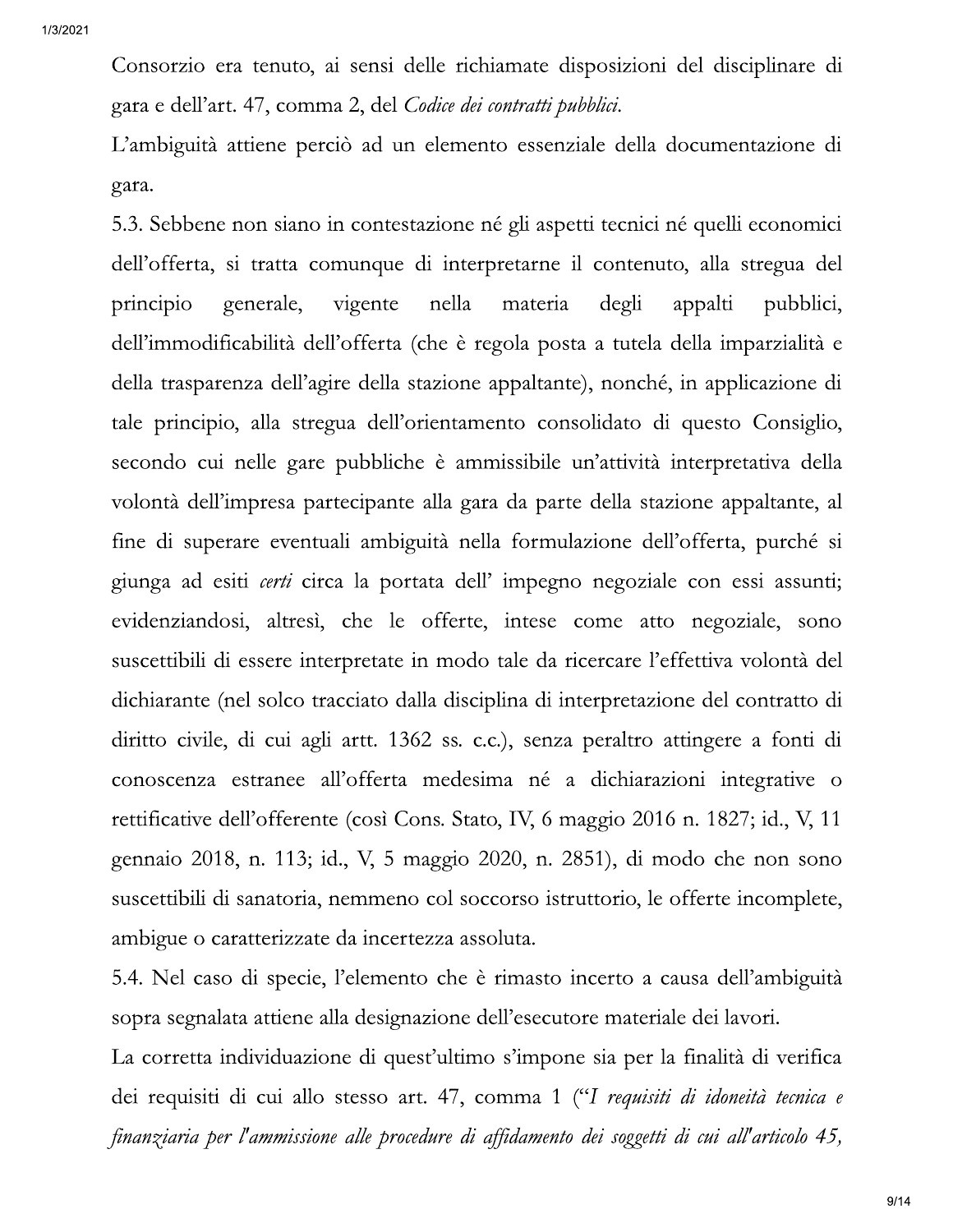comma 2, lettere b) e c), devono essere posseduti e comprovati dagli stessi con le modalità previste dal presente codice, salvo che per quelli relativi alla disponibilità delle attrezzature e dei mezzi d'opera, nonché all'organico medio annuo, che sono computati cumulativamente in capo *al consorzio ancorché posseduti dalle singole imprese consorziate.*"), sia per la finalità di cui all'art. 48, comma 7, dello stesso Codice ("E' fatto divieto ai concorrenti di partecipare alla gara in più di un raggruppamento temporaneo o consorzio ordinario di concorrenti, ovvero di partecipare alla gara anche in forma individuale qualora abbia partecipato alla gara medesima in raggruppamento o consorzio ordinario di concorrenti. I consorzi di cui all'articolo 45, comma 2, lettere b) e c), sono tenuti ad indicare, in sede di offerta, per quali consorziati il consorzio concorre; qualora il consorziato designato sia, a sua volta, un consorzio di cui all'articolo 45, comma 2, lettera b), è tenuto anch'esso a indicare, in sede di offerta, i consorziati per i quali concorre; a questi ultimi è fatto divieto di partecipare, in qualsiasi altra forma, alla medesima gara; in caso di violazione sono esclusi dalla gara sia il consorzio sia il consorziato; in caso di inosservanza di tale divieto si applica l'articolo 353 del codice penale" così da ultimo modificato dall'art. 8, comma 5, lett. a ter, della legge n. 120 del 2020).

L'essenzialità della precisa individuazione dell'impresa designata per l'esecuzione dei lavori si coglie proprio nel combinato disposto di tali due norme, del quale costituisce un corollario la regola dello stesso art. 48, comma 7 bis, per la quale "È consentito, per le ragioni indicate ai successivi commi 17, 18 e 19 o per fatti o atti sopravvenuti, ai soggetti di cui all'articolo 45, comma 2, lettere b) e c), designare ai fini dell'esecuzione dei lavori o dei servizi, un'impresa consorziata diversa da quella indicata in sede di gara, a condizione che la modifica soggettiva non sia finalizzata ad eludere in tale sede la mancanza di un requisito di partecipazione in capo all'impresa consorziata.".

Si tratta di disposizione, introdotta dall'art. 32 del d.l. n. 56 del 2017, unitamente a quelle dei comma 19 bis e 19 ter dello stesso art. 48, a definitiva codificazione degli approdi giurisprudenziali in tema di *divieto di modificazione soggettiva* operante per i raggruppamenti di imprese e per i consorzi ordinari. In ragione di tale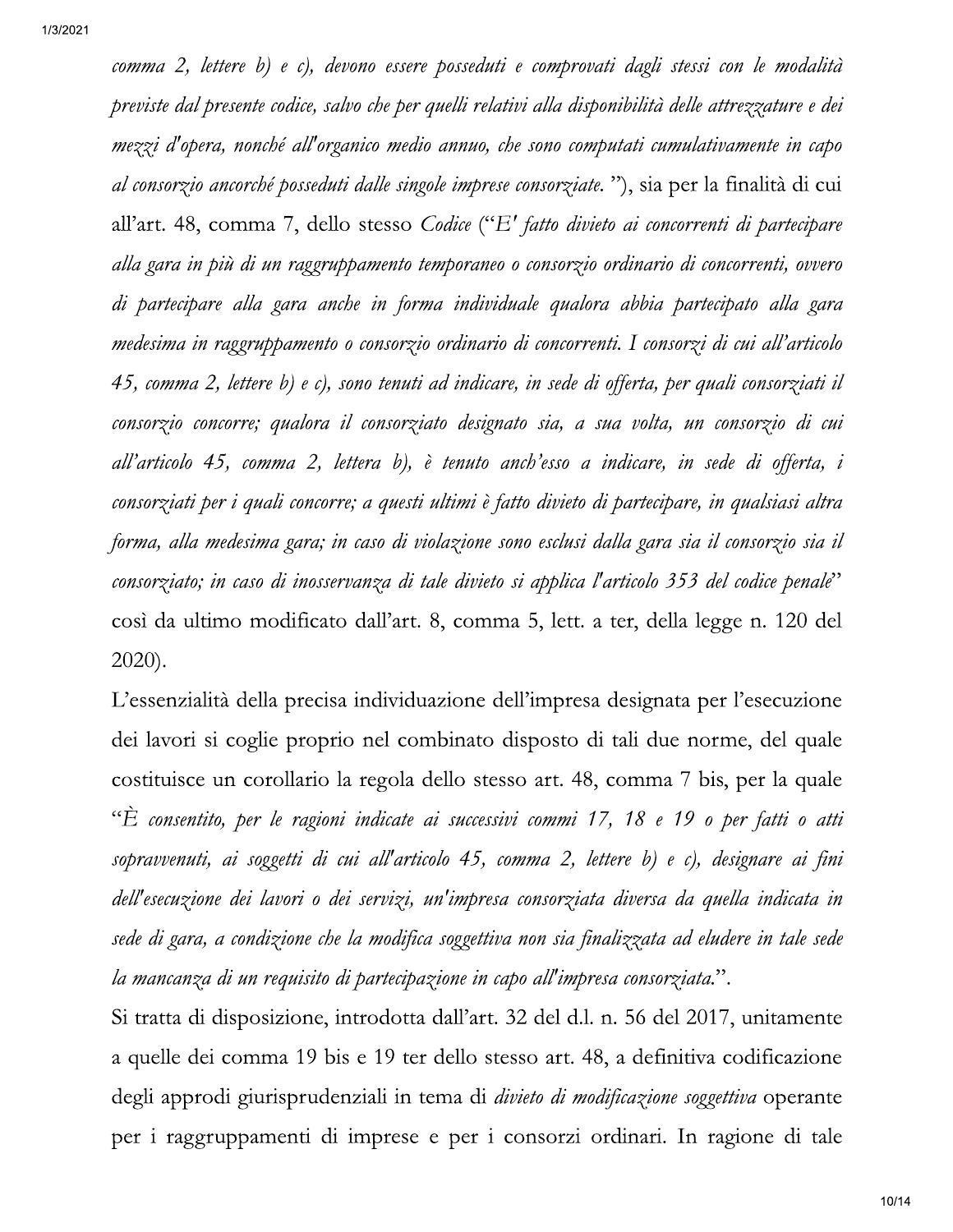divieto si è infatti affermato in giurisprudenza, rispetto sia al consorzio stabile che al consorzio di cooperative, che "pur trattandosi di soggetto con struttura ed identità autonoma rispetto a quella delle cooperative consorziate, il possesso dei requisiti generali e morali ex art. 38 codice appalti deve essere verificato non solo in capo al consorzio ma anche alle consorziate, dovendosi ritenere cumulabili in capo al consorzio i soli requisiti di idoneità tecnica e finanziaria ai sensi dell'art. 35 codice appalti<sup>2</sup> (così Cons. Stato Ad. Plen., 4 maggio 2012, n. 8, già nel vigore del d.lgs. n. 163 del 2006). In tale senso è la prevalente giurisprudenza successiva alla pronuncia dell'Adunanza plenaria, anche nel vigore del d.lgs. n. 50 del 2016, fino alla recente sentenza di questa sezione V, 5 maggio 2020, n. 2849, con la quale si è ribadito che, per fatti o atti sopravvenuti, è consentito *il recesso* anche in fase di gara (oggi, dopo l'introduzione del comma 7 bis e del comma 19 ter dell'art. 48 del Codice di contratti, anche la sostituzione) dell'impresa consorziata designata per l'esecuzione dei lavori, a condizione che la modifica soggettiva non abbia finalità elusive delle regole sui requisiti di partecipazione, in particolare dovendosi escludere qualsivoglia possibilità di modificazione soggettiva del consorzio ogniqualvolta risulti che la consorziata indicata come esecutrice non avesse i requisiti di partecipazione già alla data di presentazione della domanda, ponendosi invece il problema dell'accertamento della finalità elusiva dell'esclusione soltanto quando il soggetto estromesso abbia perduto *medio tempore* i requisiti di partecipazione (così in termini Cons. Stato, V, n. 2849/2020 citata; cfr., da ultimo, anche Cons. Stato, V, 21 settembre 2020, n. 5496).

5.4.1. Poiché non è contestato che Intervie non fosse in possesso della SOA per la categoria OG2, è rilevante l'attribuzione o meno alla stessa della qualità di esecutrice dei lavori.

Se è vero pertanto che, come osserva l'appellante, nessuna dichiarazione ex art. 80 del Codice dei contratti pubblici né attestazione SOA in capo all'impresa Intervie erano richieste, qualora - come sostenuto in tutto il corso del giudizio - non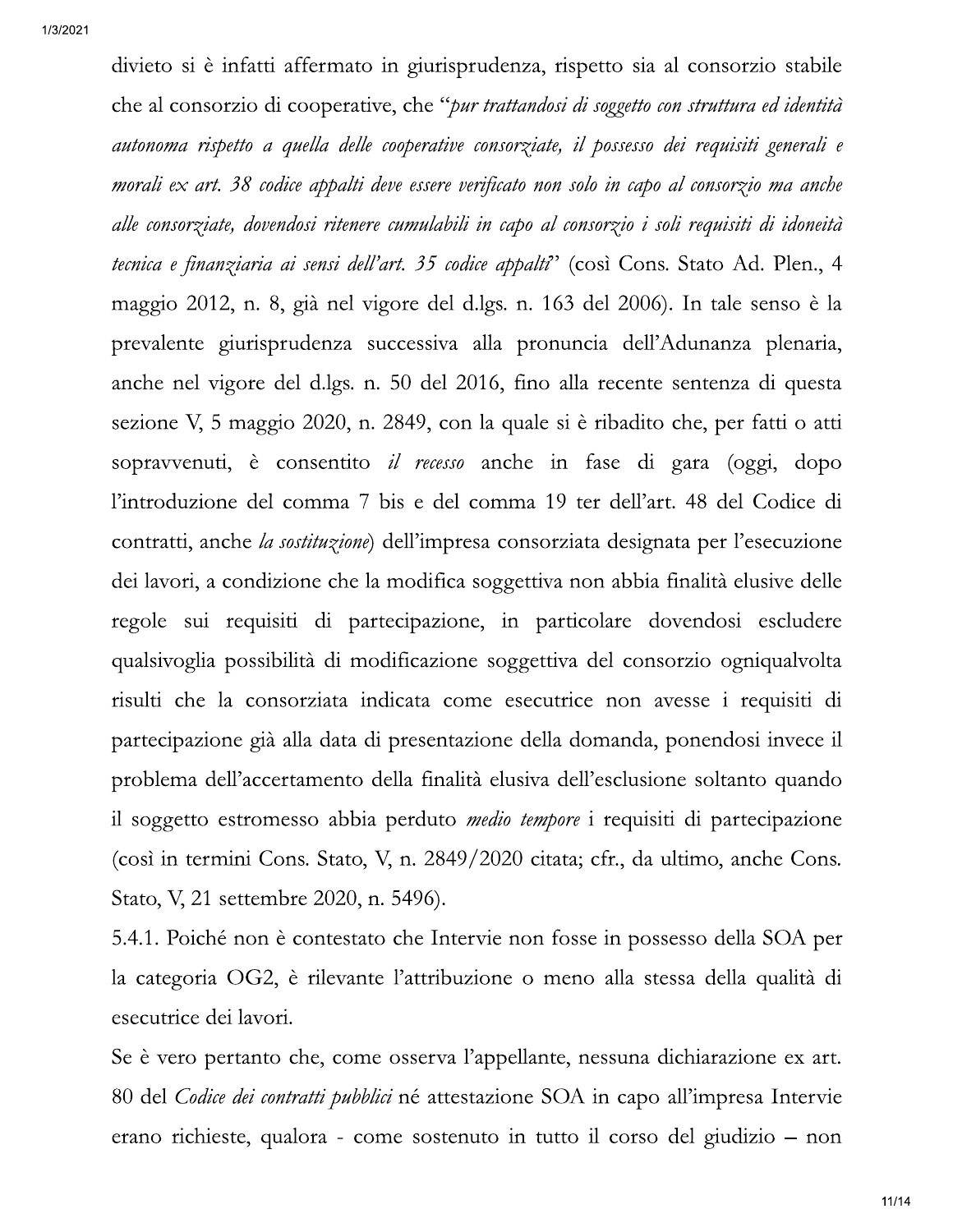fosse essa stata designata per l'esecuzione dei lavori, è tuttavia incerta proprio la mancanza di tale designazione, in quanto contraddittoriamente affermata expressis verbis nella relazione tecnica e nelle offerte prodotte in sede di gara.

5.5. Né si può ritenere - come da argomento difensivo speso anche in appello dal Consorzio GECO – che tale ultima indicazione sia *inutiliter data* perché resa con forme diverse da quelle previste dalla legge di gara ovvero che si tratti di una "firma in più" che finirebbe per impegnare nei confronti della stazione appaltante anche un soggetto diverso, oltre al Consorzio, indicato come unico esecutore dei lavori direttamente in proprio.

5.5.1. Tale seconda eventualità, attenendo alla responsabilità solidale del consorzio e della consorziata indicata per l'esecuzione dei lavori, ai sensi dell'art. 47, comma 2, primo periodo, del d.lgs. n. 50 del 2016, presupporrebbe, per un verso, proprio quella designazione che l'appellante tende ad escludere e, per altro verso, il possesso dei requisiti generali di partecipazione e della qualificazione all'esecuzione dei lavori, la quale ultima non è contestato che Intervie non abbia, mentre sui primi non ha reso dichiarazione alcuna.

5.5.2. La prima opzione - secondo cui si potrebbe trascurare quanto indicato nelle offerte, considerando *inutiliter data*, non tanto e non solo la sottoscrizione col logo di Intervie, quanto la sua indicazione quale impresa designata come esecutrice dei lavori - imporrebbe invece di dare prevalenza alla dichiarazione resa dal Consorzio concorrente nel modulo di partecipazione alla gara, quindi nella documentazione amministrativa, rispetto alle dichiarazioni rese nelle offerte tecnica ed economica, senza che vi sia in atti un significativo indice interpretativo della prevalenza dell'una dichiarazione di volontà rispetto alle altre. La sola che l'offerta sia stata sottoscritta digitalmente dal legale circostanza rappresentante del Consorzio non è decisiva in tale senso per la ragione, già esposta, dell'obbligatorietà della sottoscrizione da parte del solo concorrente, che, nel caso di specie era appunto il Consorzio stabile.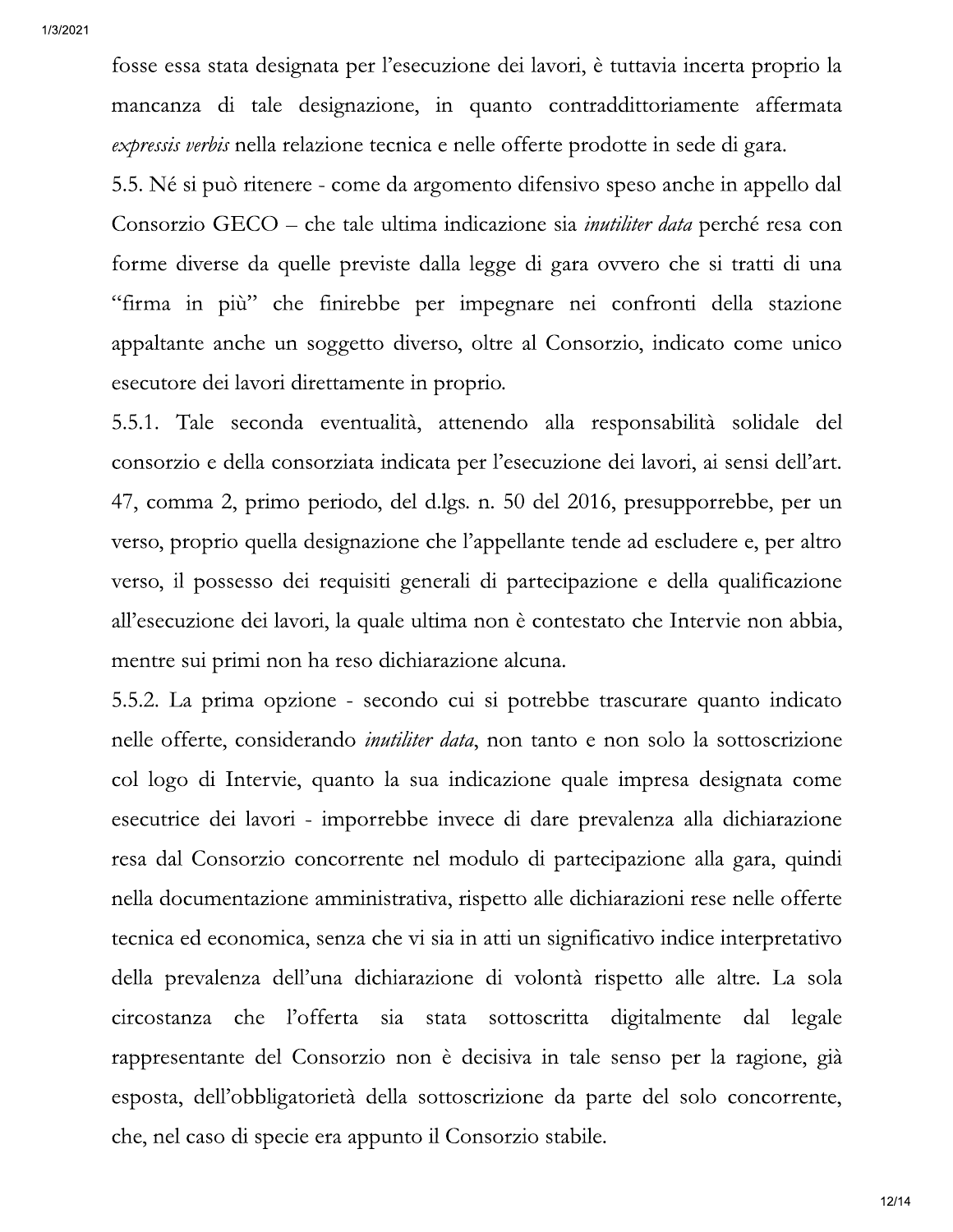5.6. In conclusione, è corretta la sentenza appellata che ha ritenuto sussistere un'irregolarità essenziale della documentazione presentata dal Consorzio GECO, non sanabile col soccorso istruttorio perché non consente "l'individuazione del *contenuto* ... *della stessa*" (arg. ex art. 83, comma 9, ultimo periodo), specificamente in tema di designazione o meno dell'impresa consorziata come esecutrice dei lavori.

6. L'appello va quindi respinto.

6.1. Sussistono giusti motivi di compensazione delle spese processuali, atteso che le parti appellate hanno svolto difese meramente formali.

### P.Q.M.

Il Consiglio di Stato in sede giurisdizionale (Sezione Quinta), definitivamente pronunciando sull'appello, come in epigrafe proposto, lo respinge.

Spese compensate.

Ordina che la presente sentenza sia eseguita dall'autorità amministrativa.

Così deciso in Roma nella camera di consiglio del giorno 15 dicembre 2020, tenuta ai sensi dell'art. 4 del d.l. n. 28 del 2020 e dell'art. 25 del d.l. n. 137 del 2020, con l'intervento dei magistrati:

Fabio Franconiero, Presidente FF Valerio Perotti, Consigliere Federico Di Matteo, Consigliere Alberto Urso, Consigliere Giuseppina Luciana Barreca, Consigliere, Estensore

## **L'ESTENSORE** Giuseppina Luciana Barreca

**IL PRESIDENTE Fabio Franconiero**